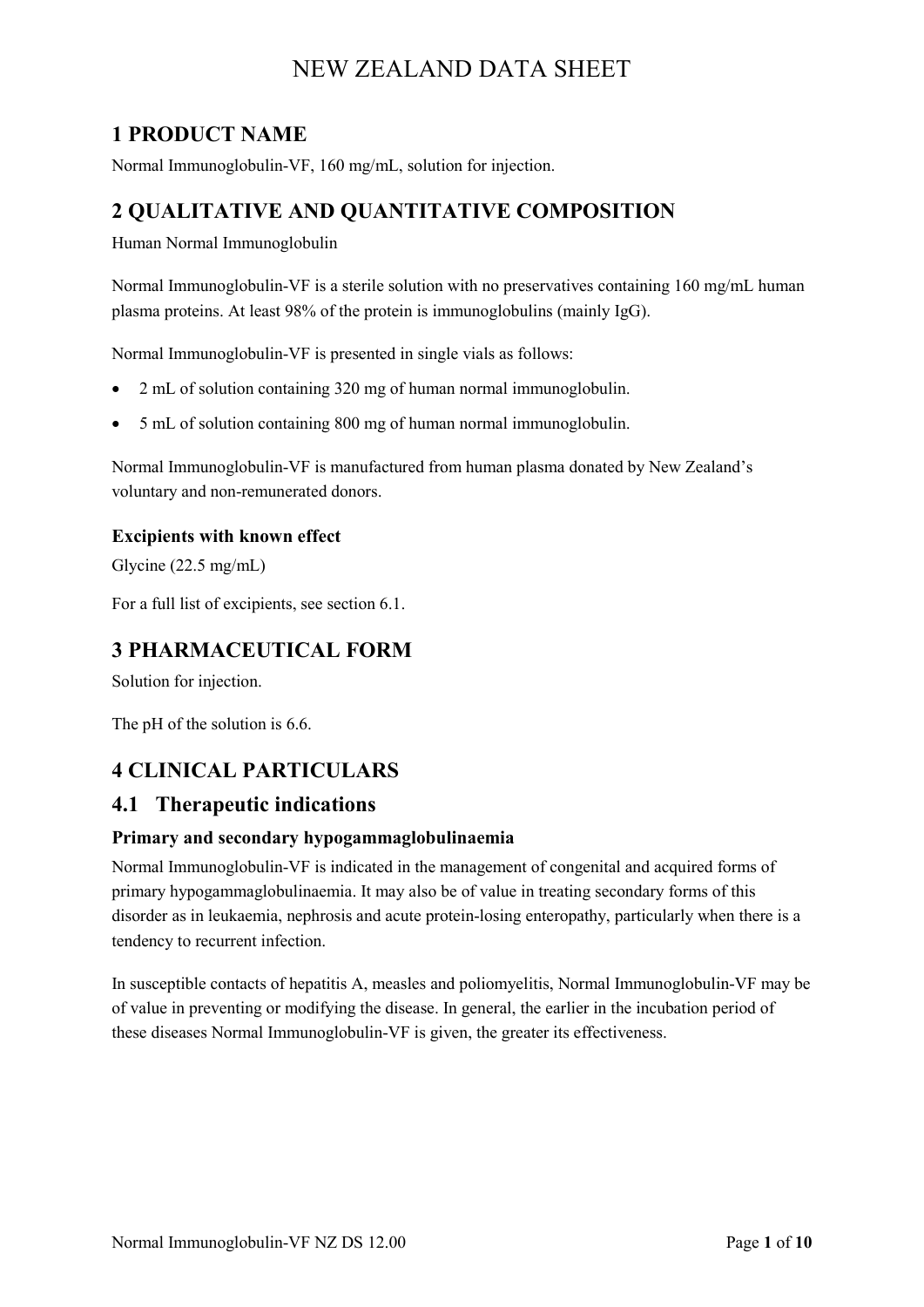### **Hepatitis A**

Routine passive protection is recommended in persons exposed less than one week previously for the following categories of individuals:

- Household contacts of an index case, who have not already had hepatitis A or have no serological evidence of immunity to the virus.
- Common source exposures. When a vehicle such as food or water is identified as a common source of infection for multiple hepatitis cases, administration of Normal Immunoglobulin-VF should be considered for all those exposed to the source.
- Institutional contacts.
- Staff in institutions where hepatitis is endemic.

Routine prophylaxis is not recommended for school, office, factory or hospital contacts.

#### **Rubella**

Although Normal Immunoglobulin-VF can prevent or modify the clinical disease in susceptible rubella contacts if given within 72 hours of exposure, it does not prevent viraemia in such patients. It should, therefore, not be relied upon to prevent congenital malformations due to rubella if given to susceptible pregnant women during the first trimester.

#### **Measles (Morbilli)**

Normal Immunoglobulin-VF is indicated for protection against measles in persons exposed less than one week previously. It is recommended in children under six months of age whose mothers have not had the disease, in children between six months and three years of age who have not been actively immunised and in immunosuppressed contacts of the index case.

#### **Poliomyelitis**

Normal Immunoglobulin-VF is recommended for susceptible contacts who have not been immunised against poliomyelitis.

### **4.2 Dose and method of administration**

#### **Dose**

The following dosages are recommended:

#### **Hepatitis A**

*Household contacts, common source exposures:* A dose of Normal Immunoglobulin-VF equivalent to 0.06 mL/kg body weight should be given for long term protection or 0.03 mL/kg body weight for short term protection. For prophylaxis long term, the injections should be given 5-monthly but serological checks should be made to assess if active immunity has developed.

The following doses of Normal Immunoglobulin-VF are recommended for persons who plan to travel in areas where hepatitis A is common\*. Length of stay less than 3 months, 0.03 mL/kg body weight; 3 months or longer, 0.06 mL/kg body weight (repeat every 4–6 months).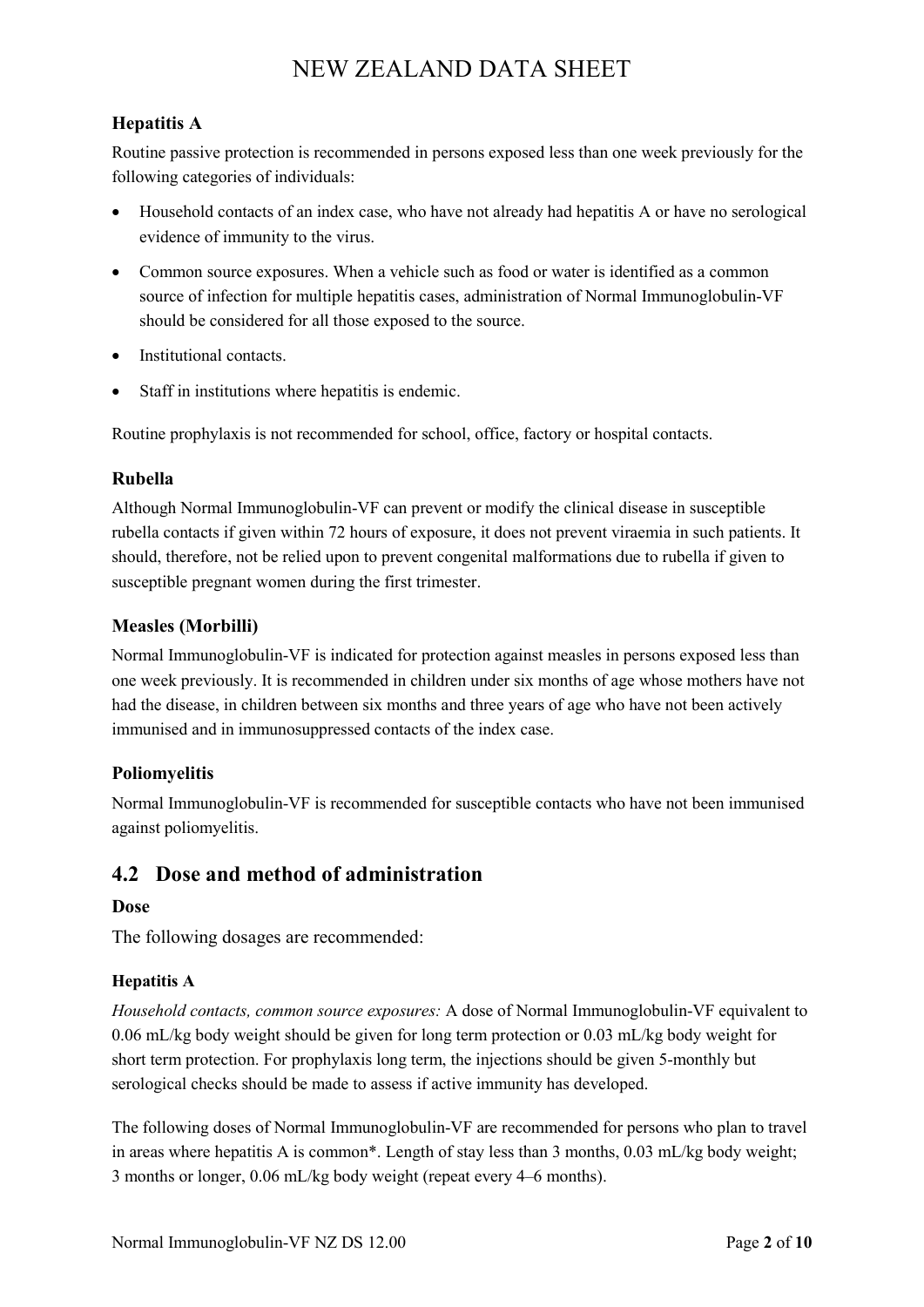*Institutional contacts\**: 0.06 mL/kg body weight.

*Staff in institutions where hepatitis is endemic\**: A large dose (0.06 mL/kg body weight) should be offered at the time of employment, and this should be repeated at six-monthly intervals if the risk persists.

\* The use of hepatitis A vaccine may be more appropriate for these individuals, provided there is adequate time for active immunity to develop (7 to 10 days).

#### **Measles**

0.2 mL/kg body weight for prevention.

#### **Poliomyelitis**

0.3 mL/kg body weight.

#### **Hypogammaglobulinaemia**

0.6 mL/kg body weight at intervals of one month. An additional dose should be given during the first month of treatment.

#### **Method of administration**

If the product appears to be turbid by transmitted light or contains any sediment, it must not be used. **The product contains no antimicrobial preservative. It must, therefore, be used immediately after opening the vial.**

Normal Immunoglobulin-VF should be brought to room temperature before use, and given slowly by deep intramuscular injection using an appropriate sized needle. If a large dose (more than 5 mL) is required, it is advisable to administer it in divided doses at different sites. Hyaluronidase and/or a suitable local anaesthetic may be added to the injection if desired.

An intravenous preparation is available from CSL Behring when large doses of immunoglobulin need to be given, or when the patient has a significant haemostatic defect which may cause bleeding following intramuscular injection.

For further instructions, see section 6.6.

### **4.3 Contraindications**

Normal Immunoglobulin-VF is contraindicated in individuals:

- with isolated immunoglobulin A (IgA) deficiency, unless they have been tested and shown not to have circulating anti-IgA antibodies.
- who have severe thrombocytopenia or any coagulation disorder that would contraindicate intramuscular injections.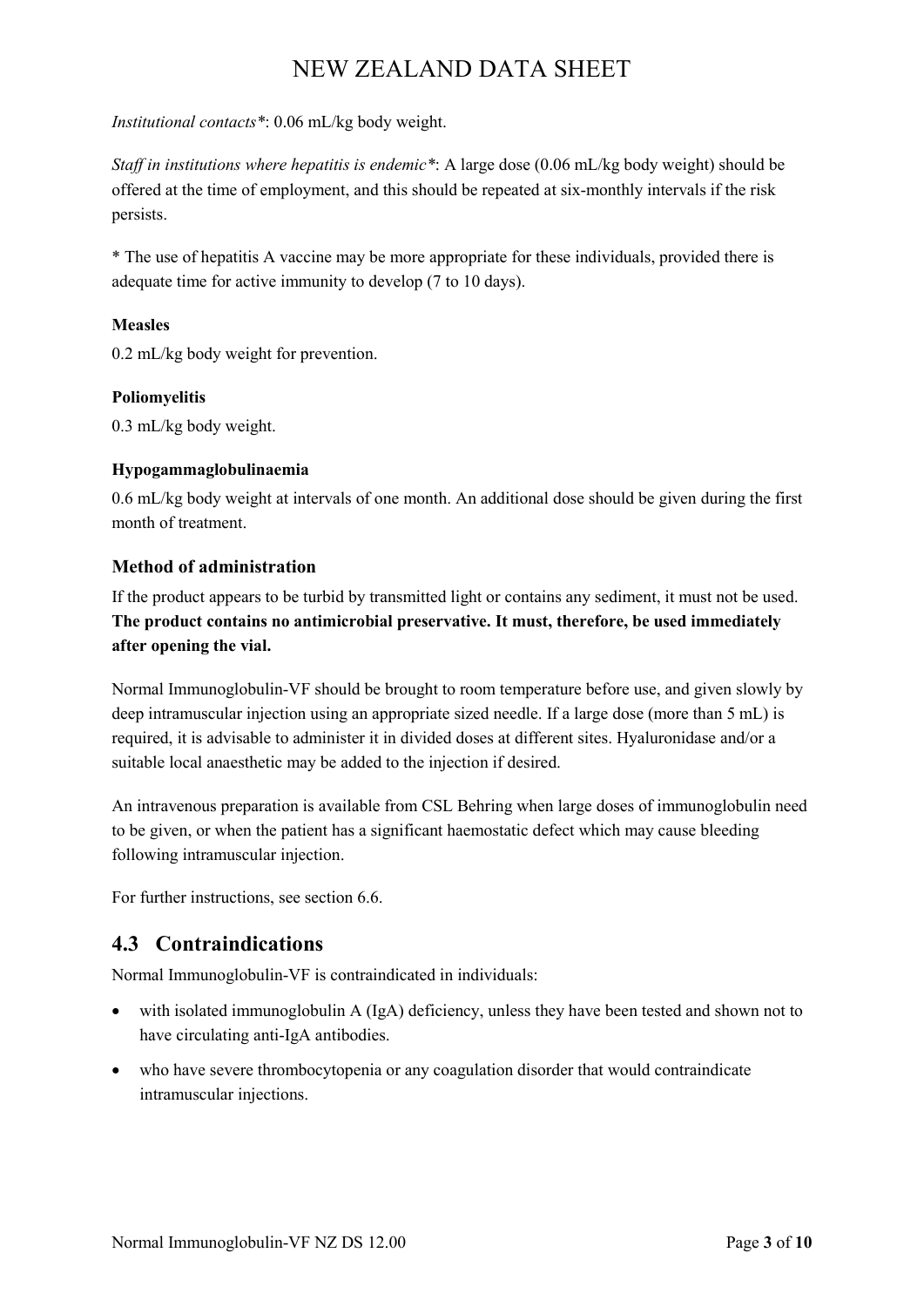### **4.4 Special warnings and precautions for use**

#### **Hypersensitivity**

**Normal Immunoglobulin-VF MUST NOT be administered intravenously** because of the potential for anaphylactic reactions. Injections must be made intramuscularly, and care should be taken to draw back on the plunger of the syringe before injection in order to be certain that the needle is not in a blood vessel.

Normal Immunoglobulin-VF should be given with caution to patients with a history of prior systemic allergic reactions following the administration of human immunoglobulin preparations. In the case of shock, treatment should follow the guidelines of shock therapy.

#### **Thromboembolism**

Arterial and venous thromboembolic events including myocardial infarction, stroke, deep venous thrombosis and pulmonary embolism have been associated with the use of immunoglobulins. These events may be associated with Normal Immunoglobulin-VF when it is used for primary or secondary hypogammaglobulinaemia. Patients should be sufficiently hydrated before use of immunoglobulins. Caution should be exercised in patients with pre-existing risk factors for thrombotic events (such as advanced age, hypertension, diabetes mellitus and a history of vascular disease or thrombotic episodes, patients with acquired or inherited thrombophilic disorders, patients with prolonged periods of immobilisation, severely hypovolaemic patients, patients with diseases which increase blood viscosity).

Patients should be informed about first symptoms of thromboembolic events including shortness of breath, pain and swelling of a limb, focal neurological deficits and chest pain and should be advised to contact their physician immediately upon onset of symptoms.

#### **Pathogen safety**

This product is made from human plasma. Products made from human plasma may contain infectious agents, such as viruses and theoretically Creutzfeldt-Jakob Disease (CJD) agents, that can cause disease. The risk that such products will transmit an infectious agent has been reduced by screening plasma donors for prior exposure to certain infectious agents and by testing for the presence of certain viral markers.

In addition, virus removal and inactivation procedures are included in the manufacturing process to reduce the possibility of viral transmission. This includes pasteurisation for viral inactivation and nanofiltration for virus removal.The current procedures applied in the manufacture of this product are effective against enveloped viruses such as human immunodeficiency virus (HIV), hepatitis B virus (HBV) and hepatitis C virus (HCV), and the non-enveloped viruses, such as hepatitis A virus (HAV) and human parvovirus B19. Additionally, the product contains specific antibodies directed against human parvovirus B19.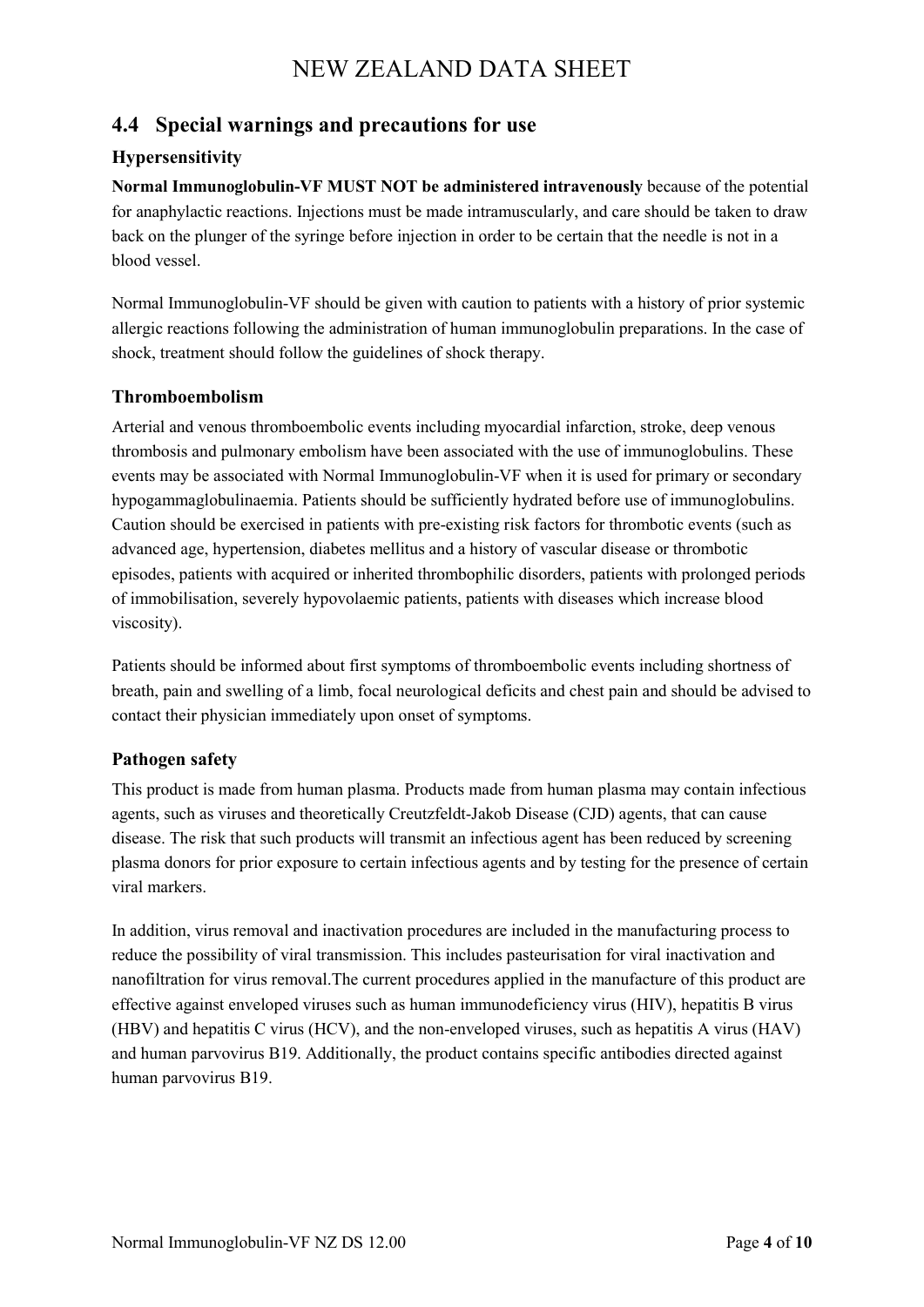Immunoglobulins for intramuscular injection, prepared by this process from plasma screened by current methods, have not been implicated in the transmission of viral infectious diseases including HIV. Studies using plasma spiked with HIV have shown that the Cohn cold-ethanol fractionation process produces a very large reduction in virus titre with undetectable levels in the immunoglobulin fraction. Epidemiological studies have not recognised any cluster of AIDS patients or HIV seroconversion in immunoglobulin recipients.

There is no evidence to date that parvovirus B19 can be transmitted by Normal Immunoglobulin-VF, which is known to contain antibodies to the virus and the nanofiltration step of the manufacturing process has been shown to remove such viruses (or viruses of similar size).

Despite these measures, such products may still potentially transmit disease. There is also the possibility that other known or unknown infectious agents may be present in such products. Vaccination for patients in receipt of medicinal products from human plasma should be considered where appropriate.

#### **Genotoxicity and carcinogenicity**

No genotoxicity or carcinogenicity studies have been conducted with Normal Immunoglobulin-VF. There have been no reports of such effects associated with the use of CSL Behring's plasma-derived products.

## **4.5 Interaction with other medicines and other forms of interaction**

Normal Immunoglobulin-VF should not be mixed with other pharmaceutical products, except as indicated (see section 4.2).

#### **Vaccinations with live attenuated virus vaccines**

Passively acquired antibody can interfere with the response to live, attenuated virus vaccines. Therefore, administration of such vaccines, e.g. poliomyelitis or measles, should be deferred until approximately three months after passive immunisation. By the same token, immunoglobulins should not be administered for at least two weeks after a vaccine has been given.

#### **Vaccinations with inactivated vaccines**

Inactivated vaccines may be administered concurrently with passive antibody (although in separate syringes) to induce active immunity as is sometimes done for tetanus-prone wounds.

#### **Interference with laboratory testing**

After injection of immunoglobulin, the transitory rise of the various passively transferred antibodies in the patient's blood may result in misleading positive results in serological testing.

### **4.6 Fertility, pregnancy and lactation**

#### **Pregnancy**

The safety of this medicinal product for use in human pregnancy has not been established in controlled clinical trials. Normal Immunoglobulin-VF should therefore only be given with caution to pregnant women.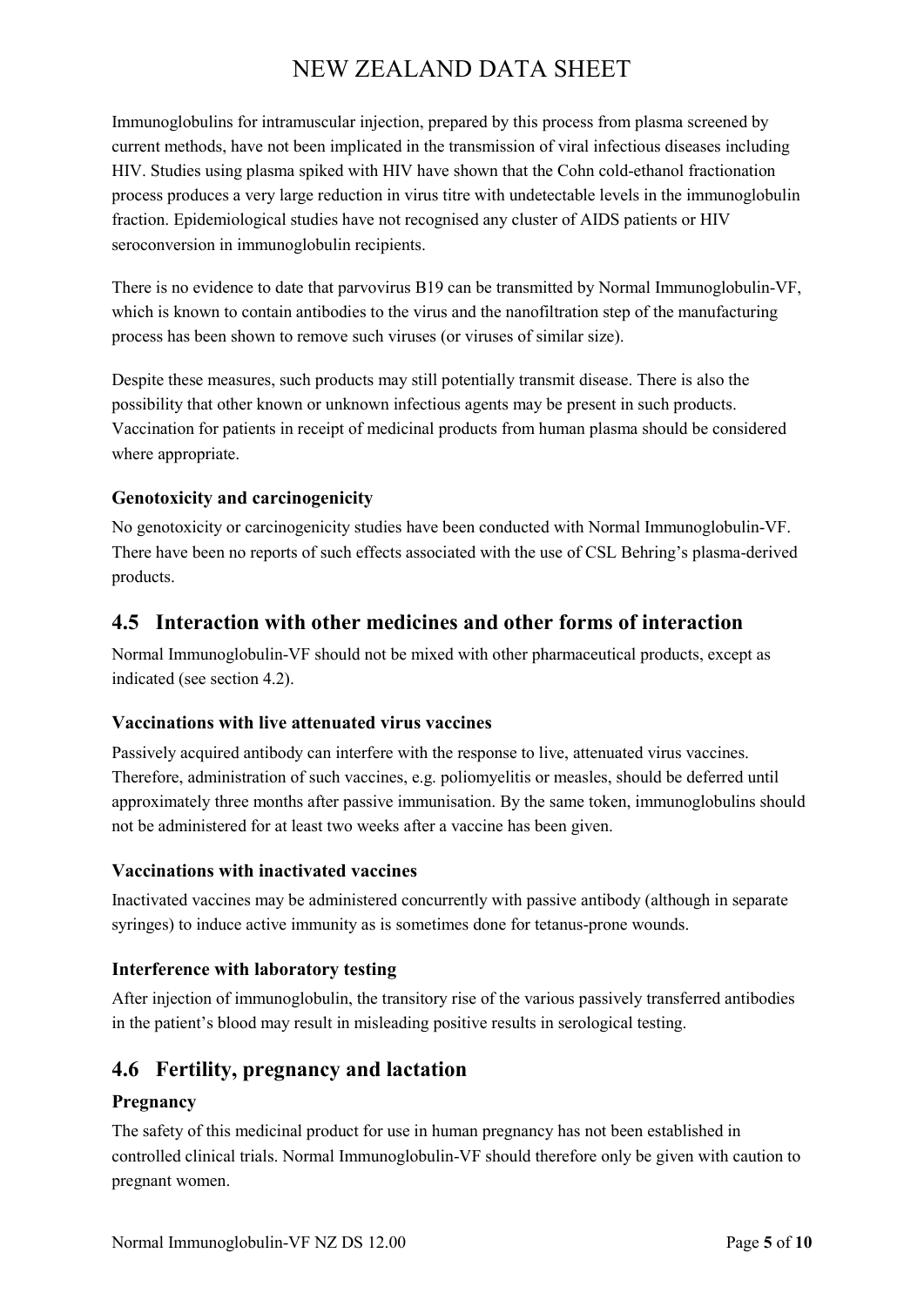#### **Breast-feeding**

The safety of this medicinal product for use during lactation has not been established in controlled clinical trials. Normal Immunoglobulin-VF should therefore only be given with caution to breastfeeding mothers. Immunoglobulins are excreted in breast milk, however, it is not known whether this applies to passively administered Normal Immunoglobulin-VF.

### **Fertility**

No reproductive toxicity studies have been conducted with Normal Immunoglobulin-VF. There have been no reports of such effects associated with the use of CSL Behring's plasma-derived products.

### **4.7 Effects on ability to drive and use machines**

No effects on ability to drive and use machines have been observed.

### **4.8 Undesirable effects**

#### **Summary of the safety profile**

Local tenderness, erythema and stiffness may occur at the site of injection and may persist for several hours. This may occur after any intramuscular injection.

Mild pyrexia, malaise, drowsiness and urticaria have been reported occasionally after injections of immunoglobulins. True allergic responses are rare. Skin lesions, headache, dizziness, nausea, generalised hypersensitivity reactions and convulsions have been reported on rare occasions.

#### **Adverse reactions from clinical trials**

In the clinical trial with Hepatitis B Immunoglobulin, the following general and local reactions were recorded in the 58 healthy subjects (total number of events, up to and including 7 days post injection; pasteurised/unpasteurised product): malaise (20/22 events), drowsiness (13/17 events), induration (10/4 events), sensation of fever (4/4 events), chills (3/3 events), sweating (3/1 events) and warmth/heat when touched (0/4 events). There was an overall higher reporting of local tolerance adverse events at the injection site for the unpasteurised product, such as pain (32/52 events), bruising (10/22 events), redness (2/8 events) and irritation (2/4 events).

#### **Paediatric population**

The use of this product in the paediatric population has not been established in appropriate studies. To date, this population is not over-represented in spontaneous reports of adverse events associated with the use of CSL Behring's intramuscular therapeutic medicines.

#### **Elderly population**

The use of this product in the elderly populations has not been established in appropriate studies. To date, this population is not over-represented in spontaneous reports of adverse events associated with the use of CSL Behring's intramuscular therapeutic medicines.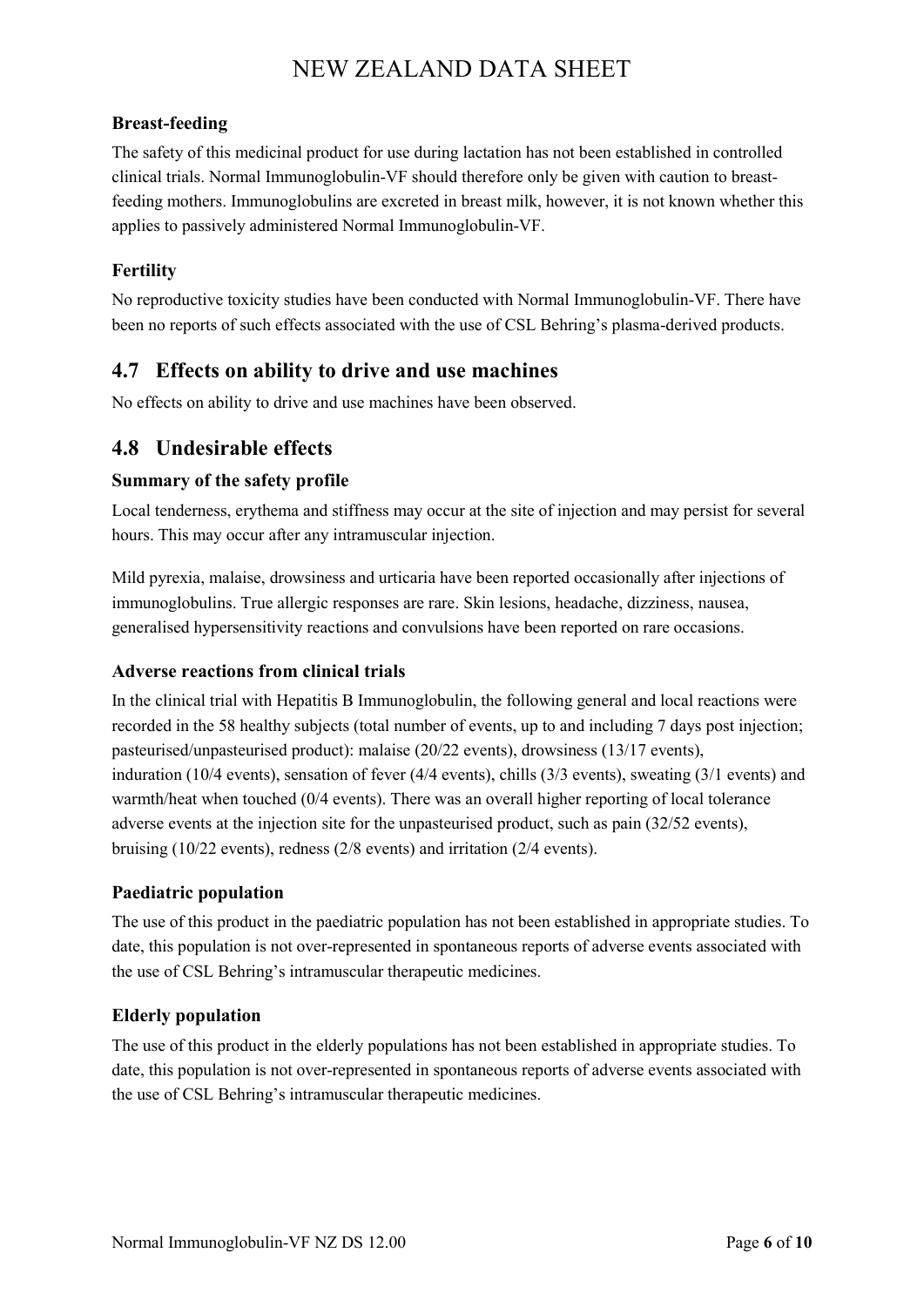#### **Reporting of suspected adverse reactions**

Reporting suspected adverse reactions after authorisation of the medicine is important. It allows continued monitoring of the benefit/risk balance of the medicine. Healthcare professionals are asked to report any suspected adverse reactions via https://nzphvc.otago.ac.nz/reporting/

## **4.9 Overdose**

The consequences of overdosage are not known.

For advice on the management of overdose please contact the National Poisons Centre on 0800 POISON (0800 764766).

## **5 PHARMACOLOGICAL PROPERTIES**

### **5.1 Pharmacodynamic properties**

Pharmacotherapeutic group: immune sera and immunoglobulins: immunoglobulins, normal human, for extravascular administration

ATC code: J06BA01

#### **Mechanism of action**

Normal Immunoglobulin-VF consists mainly of IgG with a broad spectrum of antibodies against various infectious agents. It has a distribution of immunoglobulin G subclasses closely proportional to that in native human plasma. Adequate doses of this medicinal product may restore abnormally low immunoglobulin G levels to the normal range.

#### **Clinical efficacy and safety**

A clinical trial with Normal Immunoglobulin-VF has not been conducted.

A comparative clinical trial was conducted to investigate the effect of pasteurisation on the *in vivo* behaviour of intramuscular immunoglobulins using Hepatitis B Immunoglobulin (pasteurised and unpasteurised) as the representative of this group of products. Fifty-eight (58) healthy subjects (28 males and 30 females) each received an intramuscular injection of pasteurised (viral inactivated) or unpasteurised Hepatitis B Immunoglobulin. No significant clinical differences were observed.

## **5.2 Pharmacokinetic properties**

#### **Absorption and Distribution**

The immunoglobulin after intramuscular administration is slowly absorbed into the recipient's circulation and reaches a maximum after a delay of 2 to 3 days. The immunoglobulin has a half-life of about 3 to 4 weeks. This half-life may vary from patient to patient.

#### **Elimination**

IgG and IgG-complexes are broken down in cells of the reticuloendothelial system.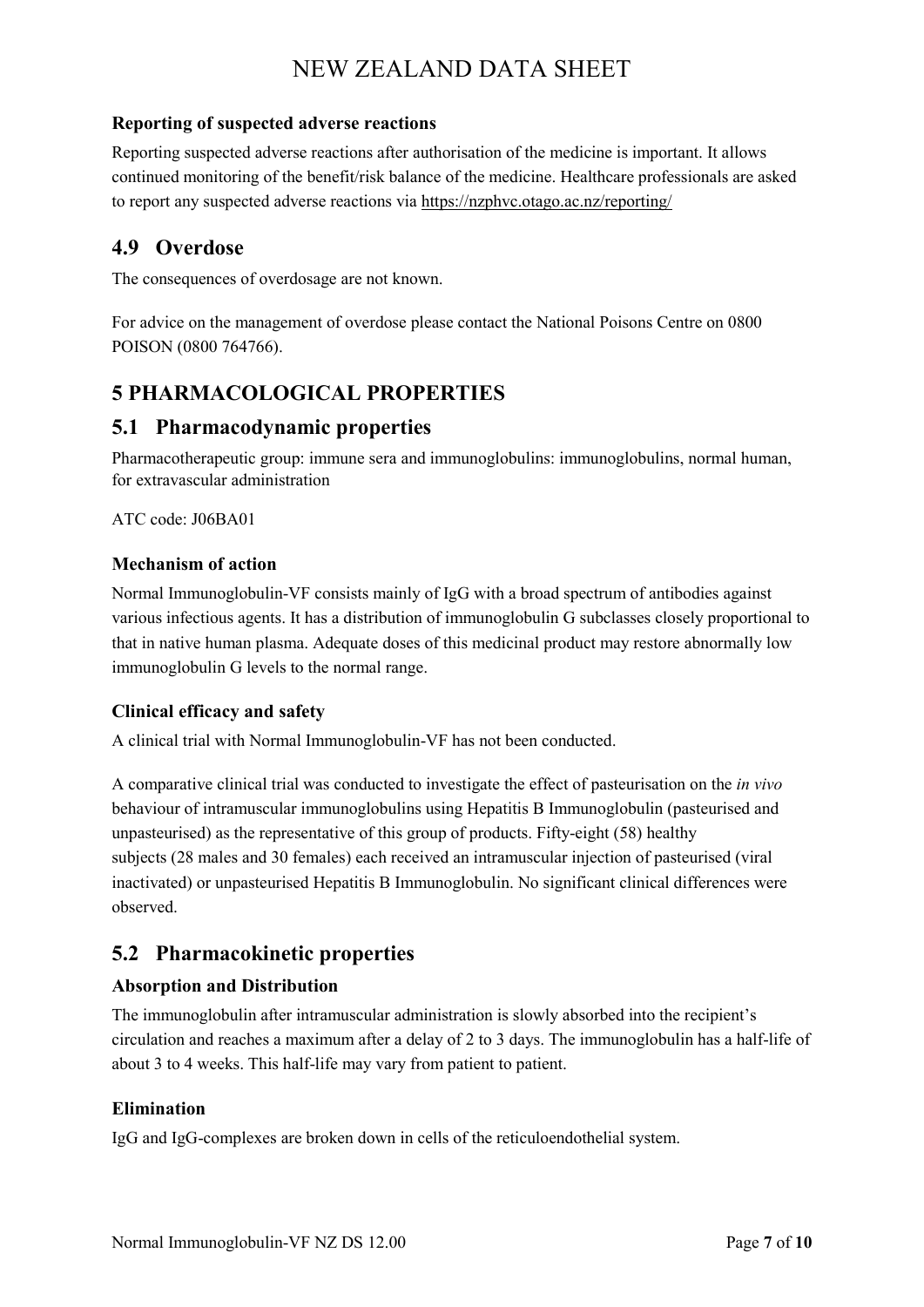## **5.3 Preclinical safety data**

Animal reproduction studies have not been conducted with Normal Immunoglobulin-VF.

Normal Immunoglobulin-VF with normal human IgG as the active ingredient is derived from human plasma and acts like an endogenous constituent of plasma. Preclinical studies with repeated dose applications (chronic toxicity and carcinogenicity) cannot be reasonably performed in conventional animal models due to the development of antibodies following the application of heterologous human proteins.

## **6 PHARMACEUTICAL PARTICULARS**

### **6.1 List of excipients**

Glycine (22.5 mg/mL) Water for injections

## **6.2 Incompatibilities**

Not applicable.

## **6.3 Shelf life**

3 years

#### **Storage after first opening:**

The product does not contain an antimicrobial preservative. It must, therefore, be used immediately after opening the vial.

## **6.4 Special precautions for storage**

Store at 2°C to 8°C (Refrigerate. Do not freeze). Protect from light.

For storage after first opening, see section 6.3.

## **6.5 Nature and contents of container**

Normal Immunoglobulin-VF for intramuscular injection is available in single dose glass vials containing 2 mL or 5 mL of solution. Both presentations contain 160 mg/mL human plasma proteins and 22.5 mg/mL glycine.

NOTE: The following specific immunoglobulins are also available:

**Tetanus Immunoglobulin-VF** (for intramuscular use) for passive prophylactic immunisation against tetanus.

**Zoster Immunoglobulin-VF** (for intramuscular use) for prevention of varicella/zoster infection in high-risk patients, e.g. patients with malignant disease or on immunosuppressive therapy.

**Hepatitis B Immunoglobulin-VF** (for intramuscular use) to prevent infection of persons accidentally exposed to hepatitis B virus.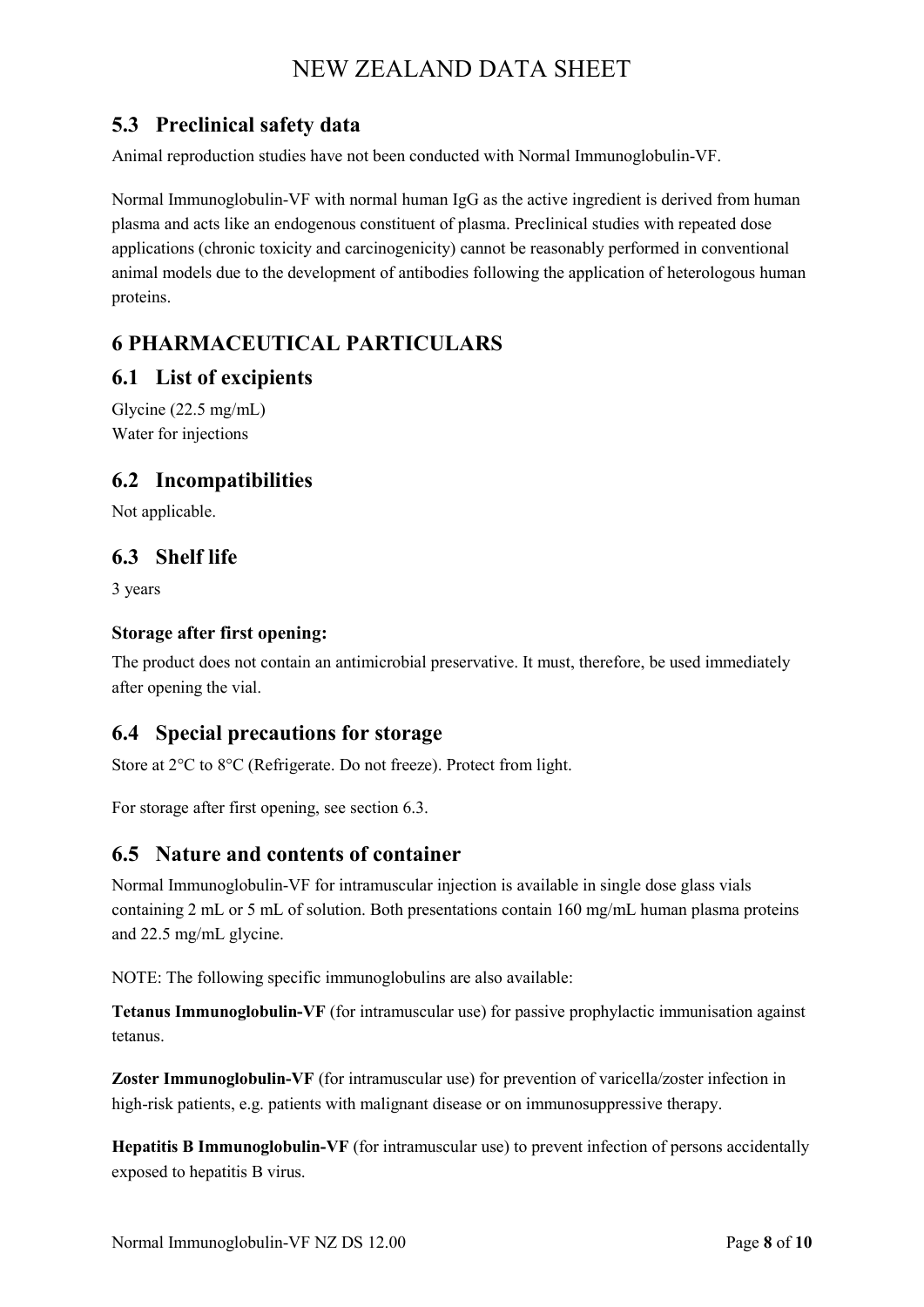**Rh(D) Immunoglobulin-VF** (for intramuscular use) for prevention of haemolytic disease of the newborn.

## **6.6 Special precautions for disposal and other handling**

Normal Immunoglobulin-VF is a sterile, ready-to-use solution.

Any unused solution must be discarded appropriately.

## **7 MEDICINE SCHEDULE**

Prescription Medicine

## **8 SPONSOR**

CSL Behring (NZ) Ltd PO Box 62590 Greenlane Auckland 1546 New Zealand

For Medical/Technical Enquiries: TOLL FREE: 0800 640 677

For Customer Service Enquiries: TOLL FREE: 0800 841 532

customerservice@cslbehring.com.au

[www.cslbehring.com.au](http://www.cslbehring.com.au/)

#### **Manufacturer**

CSL Behring (Australia) Pty Ltd 189–209 Camp Road Broadmeadows VIC 3047 Australia

#### **Distributor**

New Zealand Blood Service 71 Great South Road Epsom Auckland New Zealand

## **9 DATE OF FIRST APPROVAL**

11 February 1999

## **10 DATE OF REVISION OF THE TEXT**

23 April 2020